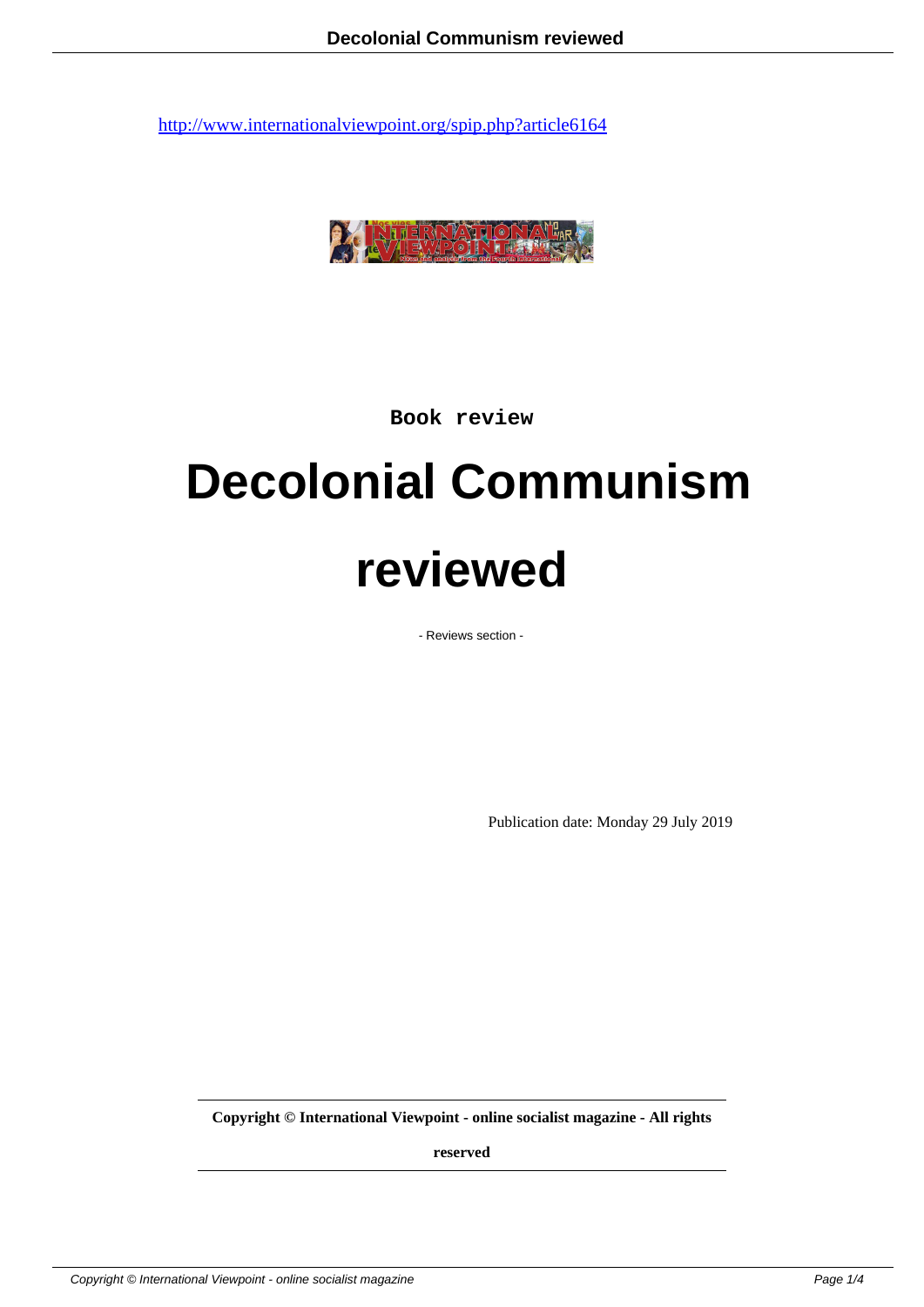*Decolonial Communism, Democracy and the Commons*, by Catherine Samary, with contributions from Samuel Farber, Silvia Federici, Franck Gaudichaud, Zagorska Golubovic, Ernest Mandel, Goran Markovic, Svetozar Stojanovic and Raquel Varela. Pub. Resistance Books/IIRE/Merlin Press, 2019.

For much of the recent past the experience of eco-socialists and feminists has necessarily been a defensive one, trying to push back as hard as possible against the attacks mounted by capital, especially in its neo-liberal phase. Movements like Occupy a few years ago, and the Extinction Rebellion protests earlier this year, have briefly opened up broader perspectives and allowed for alternative visions of what a liberated society might look like. But most of the time activists have been trying to maintain what we have in a difficult context rather than discussing what life could be like in a world free from domination.

It is in this context that Catherine Samary's new book is so important and invigorating. The core of the book is an attempt to reclaim a significant moment in the revolutionary tradition, the struggles around self-management in former Yugoslavia in the late 1960s and early 1970s, and to connect these struggles both with earlier revolutionary movements and with contemporary debates. Samary is particularly well-suited to do this. She has been a leading member of the Fourth International for several decades, working in particular on the economics and politics of Central Europe, and she has been especially involved in supporting radical movements in the Balkans. At the same time she has connected this involvement with a long record of campaigning activity against neo-liberalism, austerity and debt within France.

The book is structured around six articles by Samary; an introduction, a conclusion and four longer pieces (three of which have been published previously) dealing respectively with the evolution of the revolutionary tradition, the experience of Yugoslav self-management, the debates around planning, the market and democracy in Eastern Europe and the USSR and the collapse of the Eastern European regimes after 1989. Interspersed with these articles are a variety of other analyses, including accounts of debates within Yugoslavia (both documents from the 1960s and a more recent overview) and discussions of Cuba, Chile during the Popular Unity period and Portugal following the 1974 revolution. There is also an article from 1963 by Ernest Mandel, which looks at the question of the operation of the law of value in a transitional economy, and the book concludes with two articles on the subject of the 'commons', one by a group of activists from the Balkans and one from the feminist writer Silvia Federici.

The central argument of the book is that the late 1960s in Yugoslavia was a period of unfulfilled revolutionary potential, based on a widespread movement involving workers, students and intellectuals, which attempted to develop the concept of self-management in a way which could have provided the basis for a qualitative leap towards socialist democracy. Sadly, however, this movement failed in its broader aims and became channelled into a narrower and more restrictive framework in which self-management became identified with elements of workers' control over enterprises linked through market relations. Without any effective co-ordination between these enterprises other than that offered by the market, the way was open for managers within the enterprises and bureaucrats within the ruling League of Communists to tame the movement and re-assert control. Samary argues that this in turn led to economic divisions between enterprises and regions which laid the basis for the rise of nationalism and the imposition of austerity which fuelled the break-up of the Yugoslav federation and the wars of the 1990s.

As a result of this setback self-management became identified with market relationships and the more radical concept of a self-managed society co-ordinated through democratic planning became forgotten. While in Samary's view the movements of the 1960s in Yugoslavia both arose out of a genuine revolution, expressed through Tito's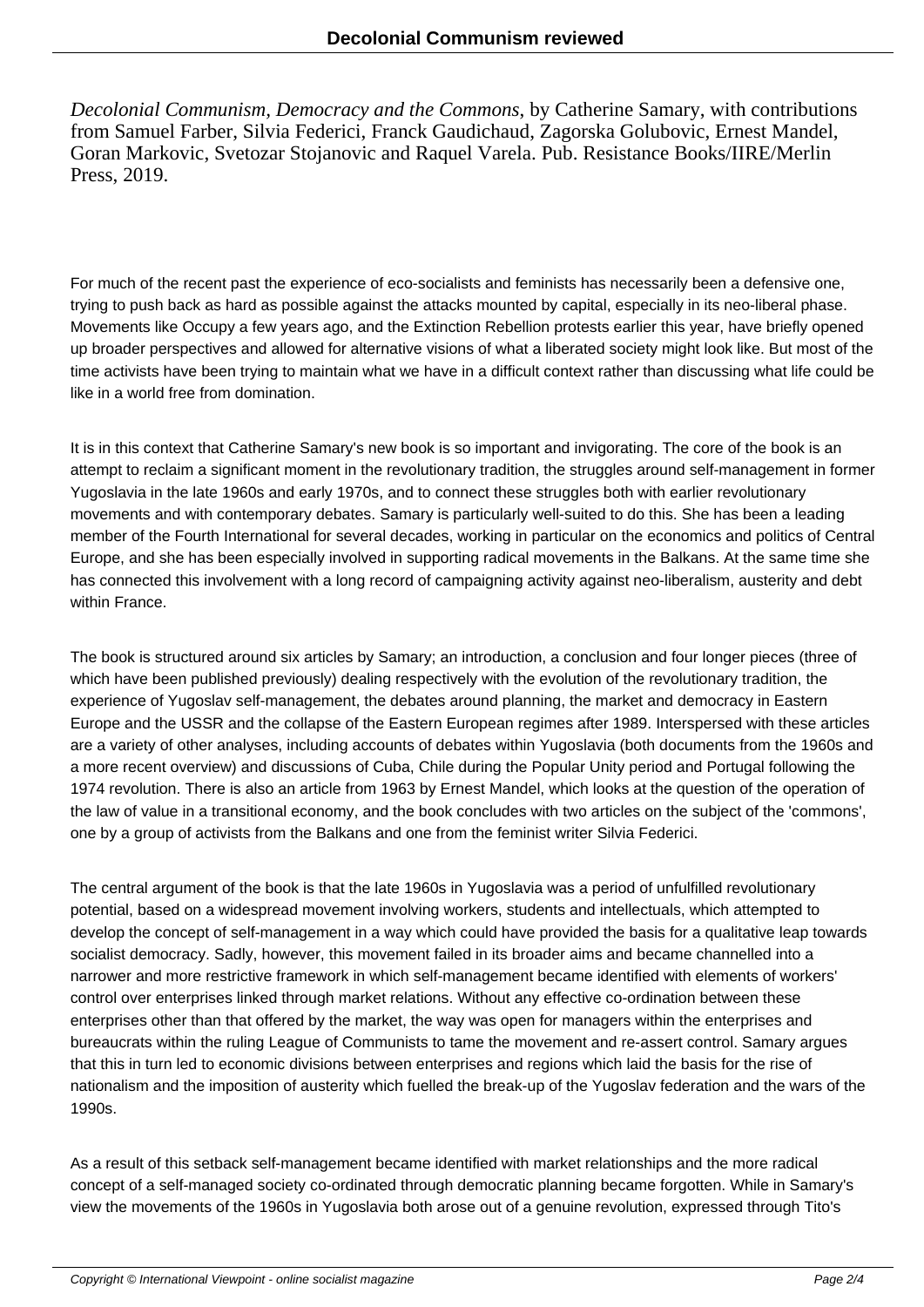break with Stalin in the late 1940s, and also resulted in real gains for workers through the 1970s, the possibility contained within them for more radical liberation was not realised. However, she argues that the lessons of this period are an important element in the formation of a revolutionary tradition which could lead to such liberation. She names this tradition 'decolonial communism'. This needs to be distinguished from recent debates around 'post-colonialism', which Samary acknowledges but sees as separate from her analysis. For her, decolonial communism is that part of revolutionary thought which is based on seeing individual countries or regions as part of an international capitalist system so that change in one part of that system both depends on and reacts back on change elsewhere. Samary sees elements of this way of thinking in Marx and Engels but argues that decolonial communism became central to revolutionary thinking through the work of Lenin and Trotsky and the heritage of the October Revolution in Russia.

For Samary, though, decolonial communism was not in any sense completed by Lenin and Trotsky; their analyses were crucial but also contained important gaps which needed to be filled through creative revolutionary thinking and action in the years which followed 1917. She highlights the issues of feminism and ecology here but her main discussion centres on the question of socialist democracy and the necessity for such democracy if planning is to succeed. The importance for Samary of the Yugoslav debates around self-management lies chiefly in the contribution which they make in deepening this concept of democracy. It is the issue of democracy which also lies behind Samary's interest in the idea of the `commons'. For her the concept of common ownership and of the struggle against the 'accumulation through dispossession' highlighted by the Marxist geographer David Harvey provides a possible way of connecting democracy with decolonial communism and reigniting revolutionary activity.

Samary's book is successful in my view in demonstrating the importance of the Yugoslav experiences of the 1960s for revolutionaries and in connecting these with other debates and experiences both preceding and following them. There is a wealth of ideas contained within the book which make it an important resource for anyone interested in considering what an eco-socialist society might actually look like. It can usefully be read together with Darko Suvin's important recent Splendour, Misery and Possibilities: An X-Ray of Socialist Yugoslavia (Haymarket Press) and with Samary's review of Suvin's book in New Left Review no.114 Nov/Dec 2018. I do have a couple of questions about the book, however; one connected with its scope and range and one connected with its content.

The scope of the book is extremely wide and while this enables the editors and contributors to connect a large number of issues it also means that many of those issues are covered relatively briefly. For example, the discussion of the 1960s in Yugoslavia covers the unrest among students and intellectuals more fully than workers' struggles. The two articles on the commons are suggestive and interesting but rather short, considering the weight placed on this concept in discussions elsewhere. Debates over self-management elsewhere in Central and Eastern Europe could perhaps have been looked at in more detail, especially the important developments in Poland during 1980-81. There are some important contributions to discussions about socialist planning which it would have been interesting to include, especially the work of Pat Devine and his collaborators (see his Democracy and Economic Planning (Polity Press).

With regard to the content of the book one area which I think could be discussed further is the relationship between workers' self-management within organisations and community and locality based struggles. Samary is convincing in her argument that market-based co-ordination between enterprises is not the way forward and that in the Yugoslav example a national 'chamber of self-management' or something equivalent would have allowed for a different kind of connection between workplaces. But this still leaves open the question of how such workplaces, however they are co-ordinated, will be linked in an eco-socialist society with the community as a whole. This is especially important when the role of such co-ordination is broadened to involve not just liberation from class exploitation but also a challenge to gender-based oppression and recognition of the demands of ecological sustainability as well.

These criticisms, however, should not be taken as detracting from the significance and interest of the questions which Samary and Leplat have opened up in this book. On the contrary, they indicate the richness of the debates